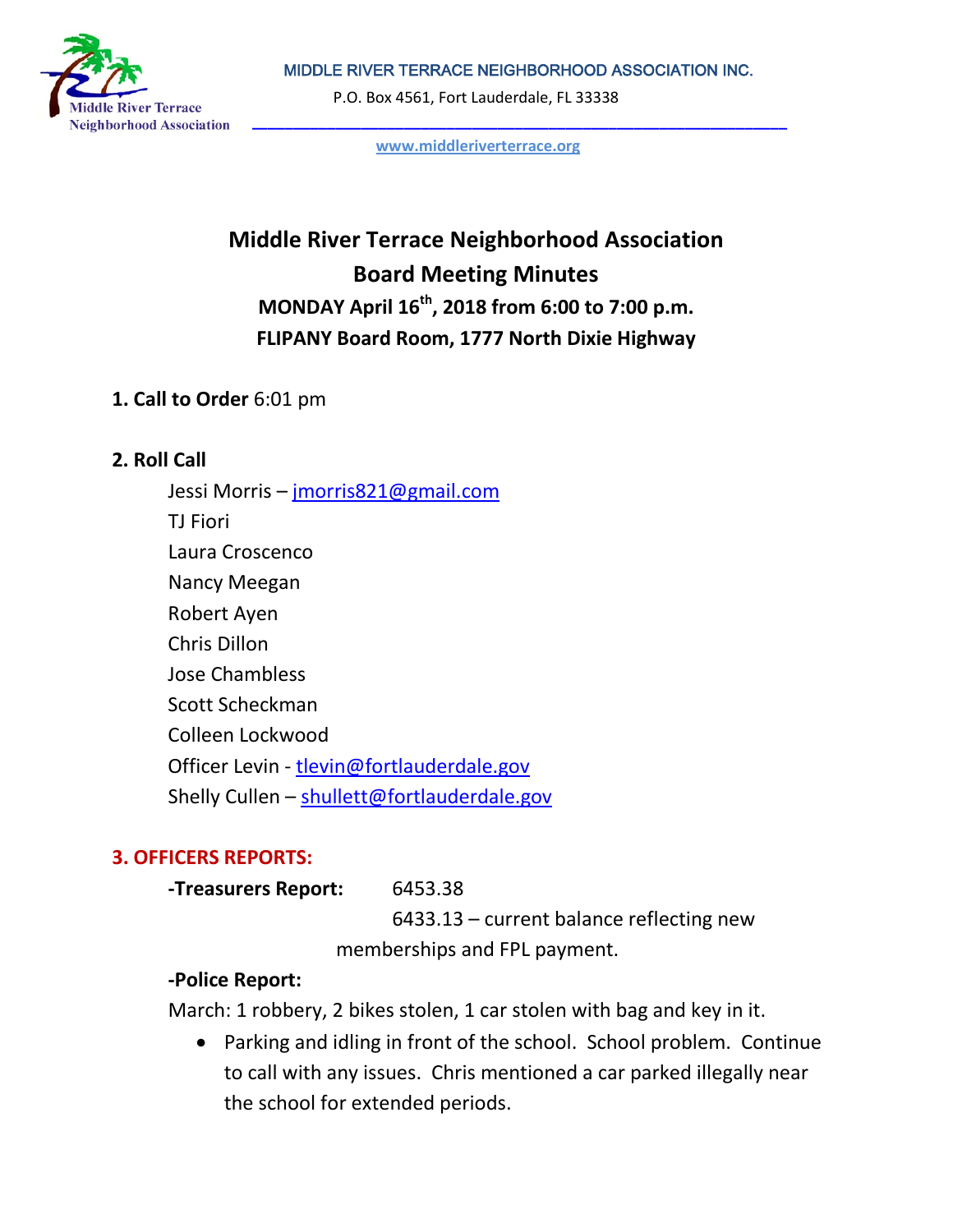

MIDDLE RIVER TERRACE NEIGHBORHOOD ASSOCIATION INC.

P.O. Box 4561, Fort Lauderdale, FL 33338

#### **[www.middleriverterrace.org](http://www.middleriverterrace.org/)**

- Police presence for trucks on Dixie. City request for bigger signs.
- Dock sex and drugs pickup.
- Homeless guy at 7-Eleven. A long-term solution is being pursued to handle homeless individuals.

#### **-GYR:**

MRTNA attended two events – Chris went to Snyder Park for Butterfly Garden cleanup; Robert and Colleen attended Neighborhood Night for Tree Giveaway. Chris to pursue trash pickup initiatives or our neighborhood.

## **4. OLD BUSINESS:**

-HVAC Noise, requested meeting with School board member Heather Brinkworth.

-806 NE  $16<sup>th</sup>$  Place Code Violations – neighbor issue

-Restaurant at  $16^{th}$  Street and NE  $4^{th}$  Avenue recurring dumpster and trash issues will be cited.

-Open case for mobile home/run down house issue NE  $16<sup>th</sup>$  Court. The woman is being cited for code violations. The woman lost her husband and has had health issues. Robert suggested helping with a group of volunteers.

-Art in the Park update – Enrique – Moshe working on the wall.

-Best Roofing Trucks – visit with Safety Manager; he will notify drivers of the new no trucks law on Dixie.

-Fort Lauderdale Cares Day Project April 28<sup>th</sup> at the Park – Robert, Nancy, Jose.

## **5. NEW BUSINESS:**

-Dixie Highway Ribbon-Cutting planned for Sunday June  $3^{rd}$  – Program, Ceremony, parade, Jessi discussed a possible Flash mob.

-Mixed Use Zoning update – Robert

-Roundabout accident and safety issues – TAM will provide update.